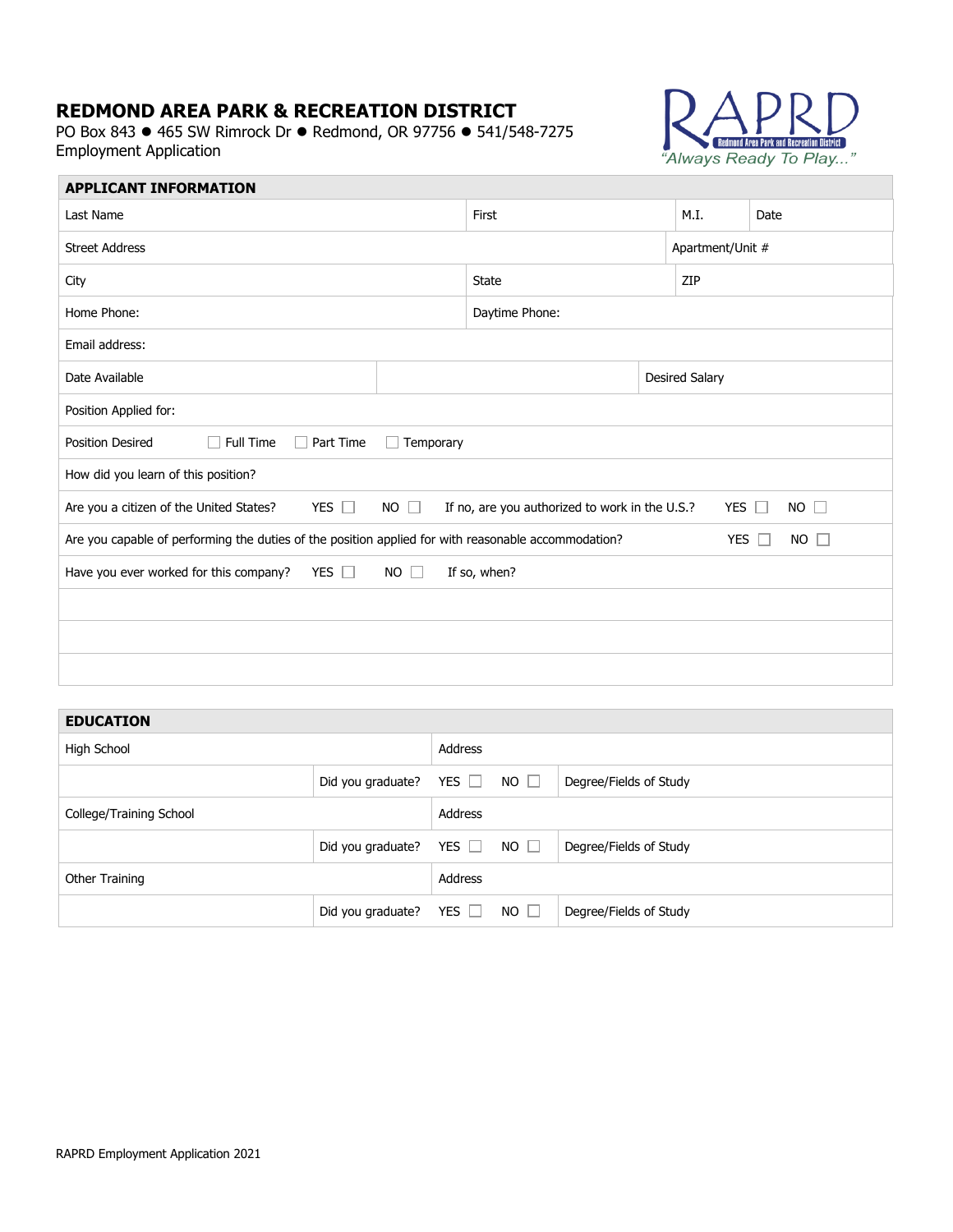| <b>REFERENCES</b>                          |                                      |  |
|--------------------------------------------|--------------------------------------|--|
| Please list three professional references. |                                      |  |
| Full Name                                  | Relationship                         |  |
| Company                                    | Phone<br>$\sqrt{2}$<br>$\mathcal{E}$ |  |
| Address                                    |                                      |  |
| Full Name                                  | Relationship                         |  |
| Company                                    | Phone<br>$\overline{a}$              |  |
| Address                                    |                                      |  |
| Full Name                                  | Relationship                         |  |
| Company                                    | Phone<br>$\sqrt{2}$<br>$\lambda$     |  |
| Address                                    |                                      |  |

❖ Start with the most recent position.

F.

 $\cdot$  A resume providing this information may be attached.

| <b>WORK EXPERIENCE</b>                                                                                |    |                    |                                            |  |  |
|-------------------------------------------------------------------------------------------------------|----|--------------------|--------------------------------------------|--|--|
| Company                                                                                               |    |                    | Phone<br>$\left($<br>$\left( \right)$      |  |  |
| Address                                                                                               |    |                    | Supervisor                                 |  |  |
| Job Title                                                                                             |    |                    |                                            |  |  |
| Responsibilities                                                                                      |    |                    |                                            |  |  |
| From                                                                                                  | To | Reason for Leaving |                                            |  |  |
| YES $\square$<br>$NO$ $\square$<br>May we contact your present employer without first contacting you? |    |                    |                                            |  |  |
| Company                                                                                               |    |                    | Phone<br>$\mathcal{C}$<br>$\overline{(\ }$ |  |  |
| Address                                                                                               |    |                    | Supervisor                                 |  |  |
| Job Title                                                                                             |    |                    |                                            |  |  |
| Responsibilities                                                                                      |    |                    |                                            |  |  |
| From                                                                                                  | To | Reason for Leaving |                                            |  |  |
| Company                                                                                               |    |                    | Phone<br>$\mathcal{E}$<br>$\left($         |  |  |
| Address                                                                                               |    |                    | Supervisor                                 |  |  |
| Job Title                                                                                             |    |                    |                                            |  |  |
| Responsibilities                                                                                      |    |                    |                                            |  |  |
| From                                                                                                  | To | Reason for Leaving |                                            |  |  |
| YES $\Box$<br>Has any employment ever been involuntarily terminated?<br>$NO$ $\Box$                   |    |                    |                                            |  |  |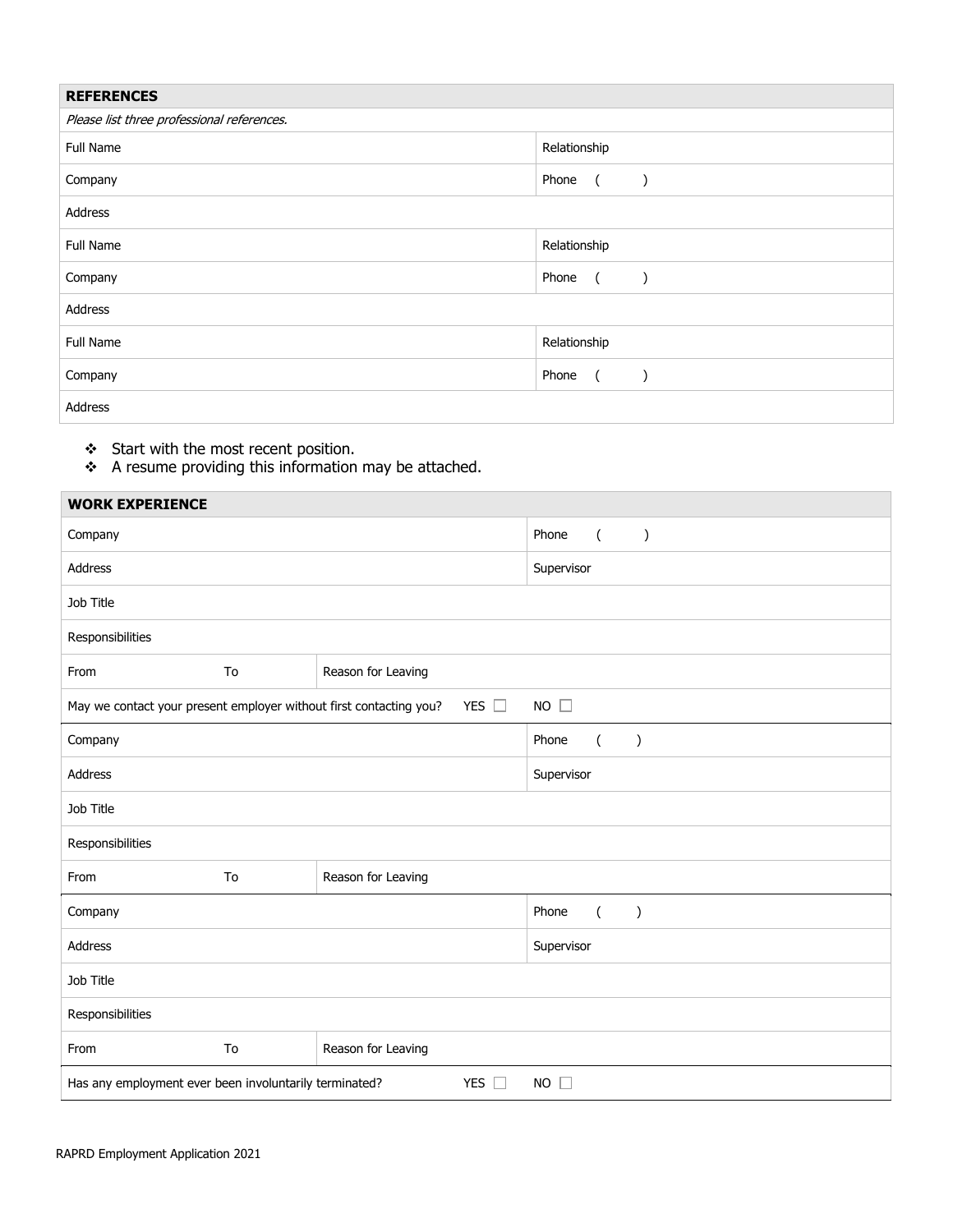| <b>ADDITIONAL QUALIFICATIONS</b>                                                                                                                                                                                                                                                                                                                                                                                                                                                                                                                                                                                                                                                                                                                                                                                                                                                                                                                                                                                       |            |  |  |  |
|------------------------------------------------------------------------------------------------------------------------------------------------------------------------------------------------------------------------------------------------------------------------------------------------------------------------------------------------------------------------------------------------------------------------------------------------------------------------------------------------------------------------------------------------------------------------------------------------------------------------------------------------------------------------------------------------------------------------------------------------------------------------------------------------------------------------------------------------------------------------------------------------------------------------------------------------------------------------------------------------------------------------|------------|--|--|--|
| What knowledge, special technical skills, and/or individual capabilities do you have which prepare you for the position for which you applied?                                                                                                                                                                                                                                                                                                                                                                                                                                                                                                                                                                                                                                                                                                                                                                                                                                                                         |            |  |  |  |
|                                                                                                                                                                                                                                                                                                                                                                                                                                                                                                                                                                                                                                                                                                                                                                                                                                                                                                                                                                                                                        |            |  |  |  |
|                                                                                                                                                                                                                                                                                                                                                                                                                                                                                                                                                                                                                                                                                                                                                                                                                                                                                                                                                                                                                        |            |  |  |  |
|                                                                                                                                                                                                                                                                                                                                                                                                                                                                                                                                                                                                                                                                                                                                                                                                                                                                                                                                                                                                                        |            |  |  |  |
| Did you complete this application yourself?                                                                                                                                                                                                                                                                                                                                                                                                                                                                                                                                                                                                                                                                                                                                                                                                                                                                                                                                                                            |            |  |  |  |
| YES $\Box$<br><b>NO</b>                                                                                                                                                                                                                                                                                                                                                                                                                                                                                                                                                                                                                                                                                                                                                                                                                                                                                                                                                                                                |            |  |  |  |
| If not, who did?<br>Name:                                                                                                                                                                                                                                                                                                                                                                                                                                                                                                                                                                                                                                                                                                                                                                                                                                                                                                                                                                                              |            |  |  |  |
| <b>MILITARY SERVICE</b><br>Oregon Veterans' Preference in Public Employment (ORS 408.230) legislation requires that public employers grant a preference in employment to<br>eligible veteran or disabled veteran applicants who meet minimum qualifications and any special qualifications for the position to which they apply.<br>Both external and internal candidates are given the opportunity to establish veteran status when submitting an application for an available position.<br>Eligibility documentation must be submitted for each application in which the veteran wishes to receive preference; veterans who<br>do not submit required documentation for a review will not receive preference regardless of whether application materials indicate service in the<br>U.S. Armed Forces.<br>Check here to self-identify as an eligible veteran<br>Qualifying veterans and disabled veterans may obtain preference by submitting as verification of eligibility a copy of the Certificate of Release or |            |  |  |  |
| Discharge from Active Duty (DD Form 214 or 215) or a letter from the US Dept. of Veterans Affairs indicating receipt of a non-service connected<br>pension to their application. Additionally, disabled veterans must also submit a copy of their VA disability preference letter from the US Dept. of<br>Veterans Affairs, unless the information is included in the DD Form 214 or 215.                                                                                                                                                                                                                                                                                                                                                                                                                                                                                                                                                                                                                              |            |  |  |  |
| Eligibility for Preference: Under Oregon law, a veteran is eligible to use the preference for a merit based, competitive open position for which<br>application is made at any time after discharge or release from service in the Armed Forces of the United States.                                                                                                                                                                                                                                                                                                                                                                                                                                                                                                                                                                                                                                                                                                                                                  |            |  |  |  |
| <b>Branch</b>                                                                                                                                                                                                                                                                                                                                                                                                                                                                                                                                                                                                                                                                                                                                                                                                                                                                                                                                                                                                          | From<br>To |  |  |  |
| Military Training and Experience Received:                                                                                                                                                                                                                                                                                                                                                                                                                                                                                                                                                                                                                                                                                                                                                                                                                                                                                                                                                                             |            |  |  |  |

### **EQUAL EMPLOYMENT OPPORTUNITY STATEMENT**

It is the practice of the Redmond Area Park and Recreation District to ensure employment of individuals on an equal opportunity basis, without discrimination as to race, color, religion, national origin, disability, family relationships, worker's compensation history, sex or age (except where age is a bonafide occupational qualification) within all operations of the District.